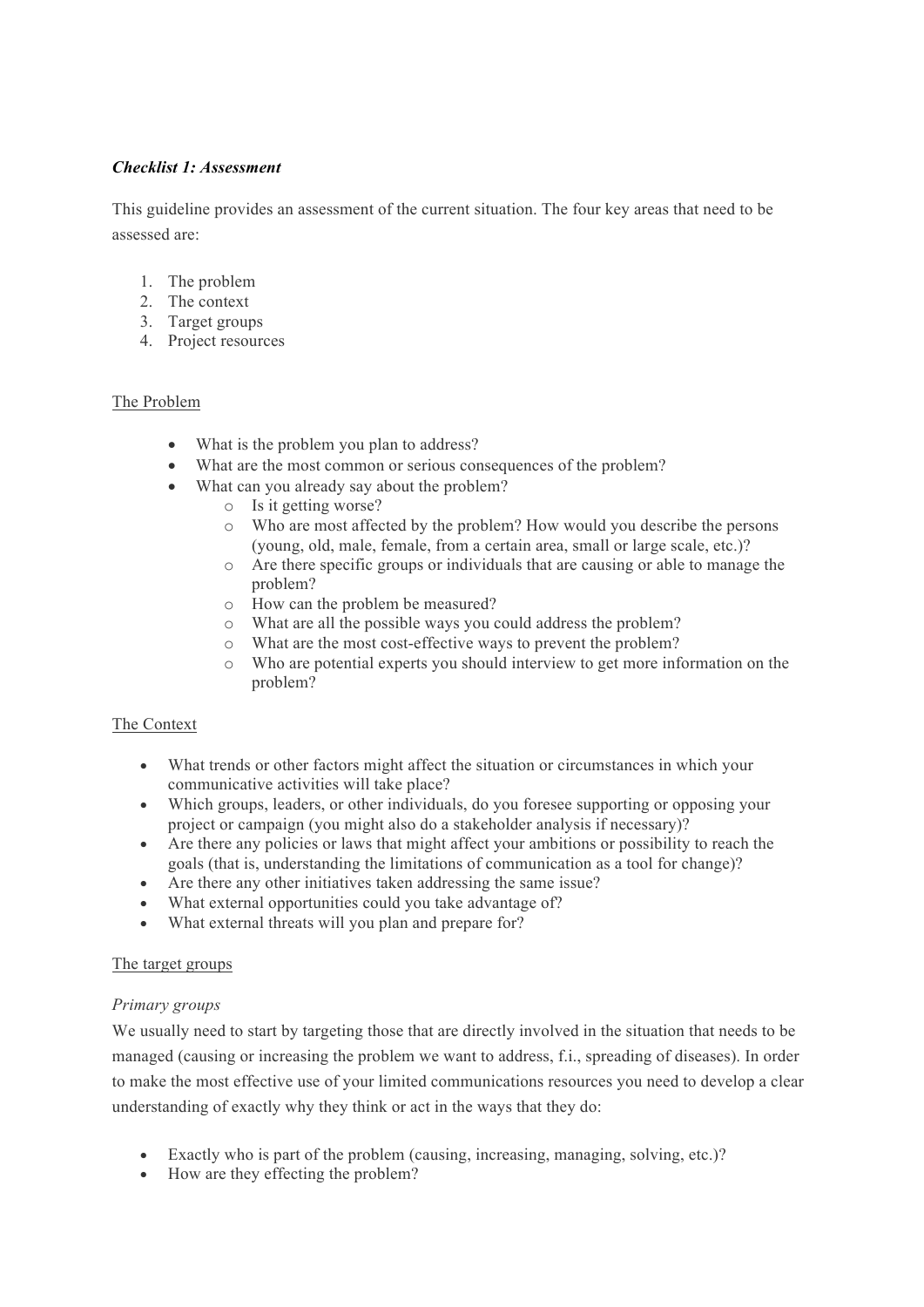- What do they currently think about the issue or problem (from not aware to frustration over the lack of practical tools to be used)?
- What costs and benefits do they perceive in acting in an old or a new way?
- What would you like them to do after your intervention?
- Is the change easy to understand and implement?
- What costs and benefits would your audience associate with this change?
- What would best motivate them to change? What help will they need (from you and others)?

Often the people you want to communicate with may not even be aware that they are part of the problem you want to address. If your communications appear to be pointing the finger or blaming them for the problem then you will almost certainly lose their support or cooperation before you have even started. In any form of communications the key to success is to know your target group.

# *Secondary groups that support and influence primary groups*

Another focus of a communication plan is to gain the support of key decision-makers responsible for allocating resources and developing policies and institutions necessary to achieve your goals. As a result, you may need to develop strategic alliances with, and communication activities for, organisational representatives (f.i., bee-keeping associations), local or regional leader (f.i., financial support), government (f.i., creating a conducive policy context) and non-government organisations (f.i., as ambassadors), politicians, donors, media and other groups and individuals.

- What groups or individuals are most likely to influence the perceptions and actions of your primary target group? This may also include political constituents and mass media.
- Who does your target group trust to provide them with accurate information? Is it possible to co-operate with them in your communication activities?
- What are their main sources of information today?
- Who do they usually ask questions about the topic?
- Will the target groups respond better to a peer (another bee-keeper or colleague), an authority figure, or a celebrity associated with your issue?

# *Investigating more about your target group*

If you feel you need to know more about the knowledge, attitudes, and awareness of your target group, you can always use a number of available audience research methods.

Methods can be either **qualitative** (e.g. asking people questions), **quantitative** (e.g. counting how many people think or do something), or a combination of the two. Examples include focus groups, interviews, surveys, or just plain old observation of sample target audiences. The size of your target audience may influence the methods you choose. With large audiences, quantitative tools may be easier. With smaller audiences, qualitative tools such as focus groups or interviews are more effective.

If you can segment your audiences into groups with similar needs, you can be more effective in tailoring your messages, channels and products. Possible groups could be based on location, size of operation, ethnicity, technological system, experience, etc. The goal of "segmenting" your audience is to identify groups of people who are like each other (e.g. have the same views or habits) and more likely to respond to particular messages in similar ways.